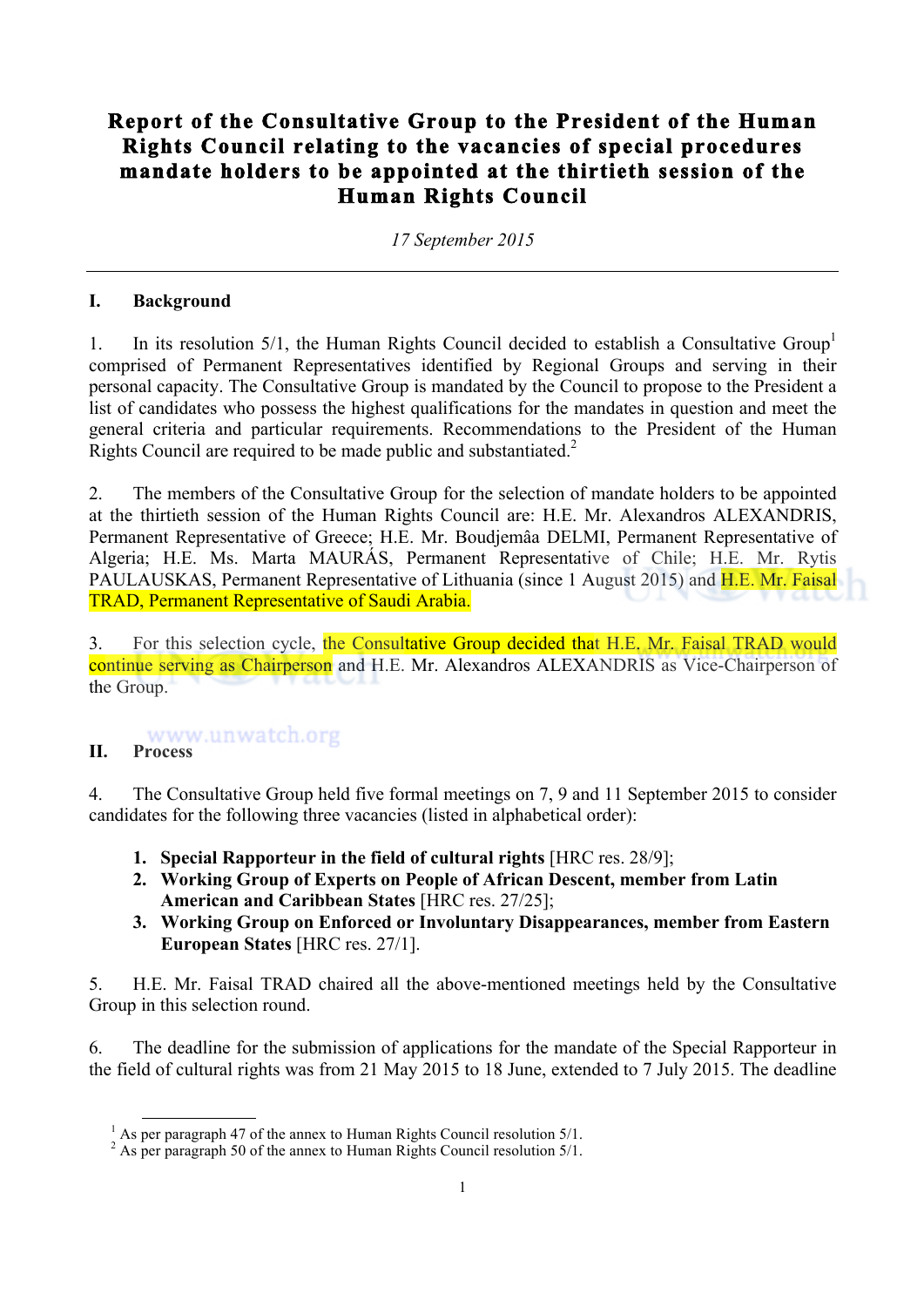for the Working Group of Experts on People of African Descent, member from Latin American and Caribbean States, was from 20 July to 19 August, extended to 31 August 2015. The deadline for the Working Group on Enforced or Involuntary Disappearances, member from Eastern European States, was from 20 July to 19 August, extended to 31 August and subsequently further extended to 7 September 2015. All the extensions of deadline were necessary due to the initially limited pool of eligible candidates.

7. In this regard, the Consultative Group wishes to note that the Eastern European region continues to be under-represented in applications received from eligible candidates. The Group would like to encourage nationals of the States of the region to apply for vacant positions of mandate holders.

8. The Consultative Group considered 56 individual applications of 56 candidates for the aforementioned specific vacancies in accordance with the relevant paragraphs of Human Rights Council resolution 16/21. The applications were made public on the designated OHCHR web page<sup>3</sup> of Special Procedures as provided for in paragraph 22 (b) of annex to Council resolution 16/21 (see annex I of this report).

9. The members of the Consultative Group took into full consideration the technical and objective requirements as stipulated in paragraphs 39-41, 44-46, 48, 50-51 of the annex to Council resolution 5/1, Council decision 6/102 and paragraph 22 of Council resolution 16/21, and relevant Council resolutions establishing the specific mandates under consideration. The Consultative Group also considered, as appropriate, the perspectives offered by stakeholders including current or outgoing mandate holders in determining the necessary expertise, experience, skills and other relevant requirements for each mandate.<sup>4</sup> Due attention was paid to geographical and gender balance considerations in their deliberations. For the latter, the Consultative Group had before it the paper on Gender Parity adopted at its previous session.

10. The Consultative Group discussed ways to alleviate concerns about the issue of a conflict of interest arising when, for example, a candidate of the same nationality as a member of the Consultative Group was being considered. While there was no innovation on the procedure followed at its previous session (to refrain from participating in interviews), the members followed a disclosure procedure for those cases where a real or perceived conflict of interests could arise.

11. In accordance with paragraphs 44 and 46 of the annex to Human Rights Council resolution 5/1, the Consultative Group sought to consistently address the potential for conflict of interest of candidates and was vigilant on the principle of non-accumulation of human rights functions. These issues were clarified during interviews and pursued subsequently in writing, when necessary, to ensure, inter alia, that if appointed, the candidates would relinquish any functions or duties that may give rise to an accumulation of human rights functions and/or any potential conflict of interest.

12. In accordance with established practice, it was decided that each member of the Consultative Group would rank and propose a list of candidates for each vacancy drawing on the written applications received, reflecting on their stated qualifications, relevant experience, expertise, independence, impartiality, personal integrity, objectivity, availability and motivation in compliance

 $3 \text{ http://www.ohchr.org/EN/HRBodies/SP/Pages/HRC30.aspx.}$ <br> $4 \text{ As per paragraph 51 of the annex to Human Rights Council resolution 5/1. Letters from the Chairperson of the$ Coordination Committee of Special Procedures (dated 9 January 2014 and 16 July 2015).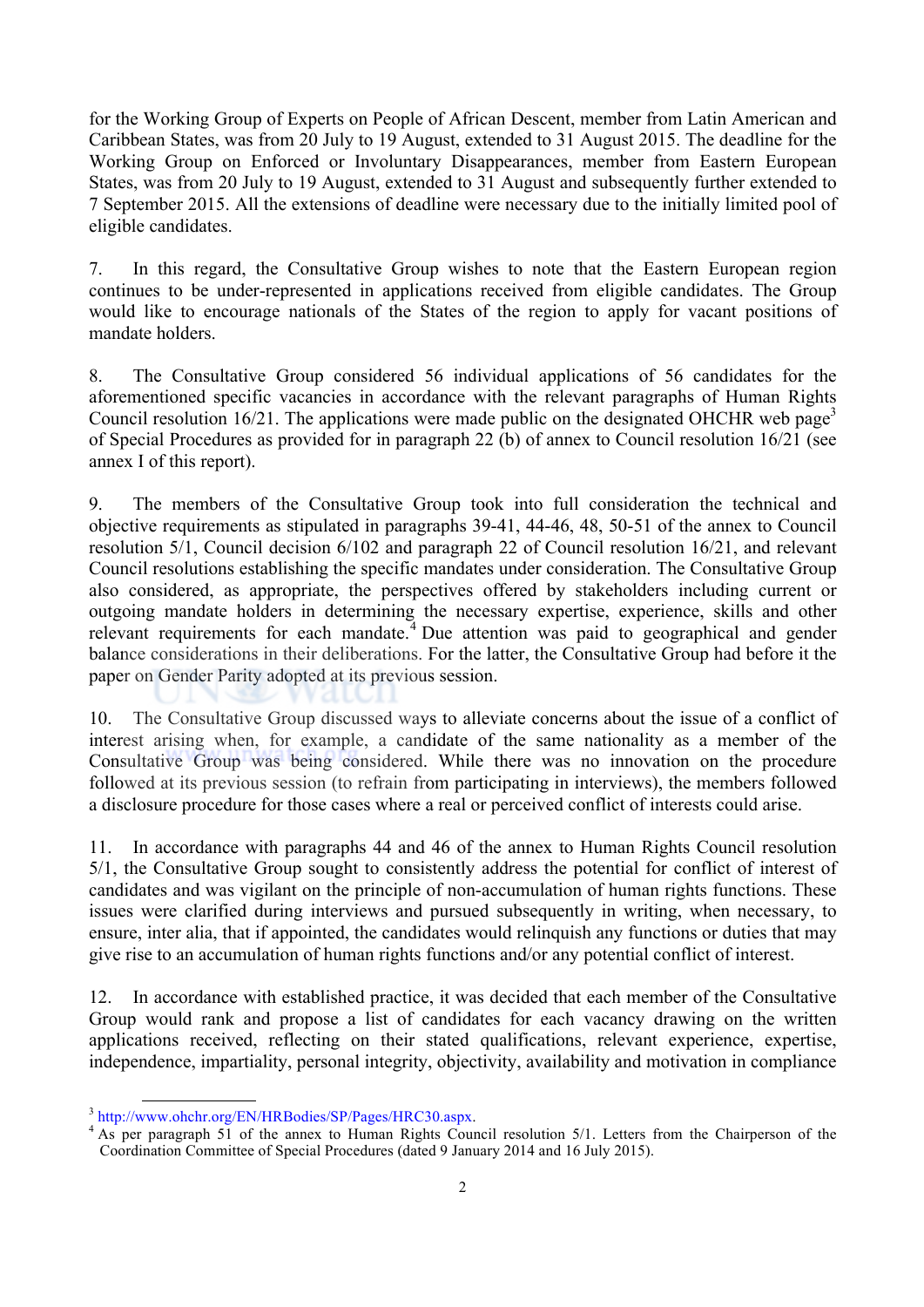with relevant provisions of Human Rights Council resolution 5/1, decision 6/102, resolution 16/21 and relevant Council resolutions establishing the specific mandates under consideration. As a result of this ranking exercise, a shortlist of candidates to be interviewed was established for these mandates.

13. The Consultative Group reaffirmed its commitment to ensuring the best possible candidates are recommended to the positions under consideration.

14. The Group spent some 18 hours interviewing a total of 21 shortlisted candidates for the three aforementioned vacancies. These interviews occurred on 7, 9 and 11 September 2015, pursuant to paragraph 22 (c) of the annex to Human Rights Council resolution 16/21 (see annex II of this report). Each candidate was asked similar questions based on the relevant provisions of Council resolution 5/1, decision 6/102, resolution 16/21 and relevant Council resolutions establishing the specific mandates under consideration. All decisions of the Consultative Group were made unanimously.

15. In conducting telephone interviews, the Consultative Group faced technical and linguistic challenges due to the fact that some candidates could not be made understood in English, which is presently the working language of the Group in view of the lack of official United Nations interpretation.

#### **III. Candidates proposed by the Consultative Group to the President for the Special Rapporteur in the field of cultural rights**

16. There were 38 eligible candidates for this vacancy. The Consultative Group interviewed eight shortlisted candidates and decided to recommend the following five candidates as best qualified to fulfil the mandate, ranking them in the order of preference below.

#### **1. Ms. Karima BENNOUNE (United States of America)**

#### **2. Ms. Alexandra XANTHAKI (Greece)**

#### **3. Ms. Yvonne DONDERS (Netherlands), Mr. Elio MENZIONE (Italy) and Ms. Ana Filipa VRDOLJAK (Croatia)**

Given that three candidates received equal rating in the third position, the Consultative Group decided to recommend Ms. Donders, Mr. Menzione and Ms. Vrdoljak in the third place, listing them alphabetically.

17. Ms. Bennoune is Professor of Law at the University of California Davis School of Law whose academic work has focused on international human rights law and policy, including cultural rights, women's human rights and freedom of religion. She has won numerous awards for her research and writing about international human rights and has engaged with various stakeholders across regions. Ms. Bennoune has published and lectured widely and conducted extensive human rights field research in diverse settings. The Consultative Group noted Ms. Bennoune's strong understanding of current and topical issues in the field of cultural rights, and a clear vision for the Special Rapporteur mandate, building and expanding on the work of her predecessor.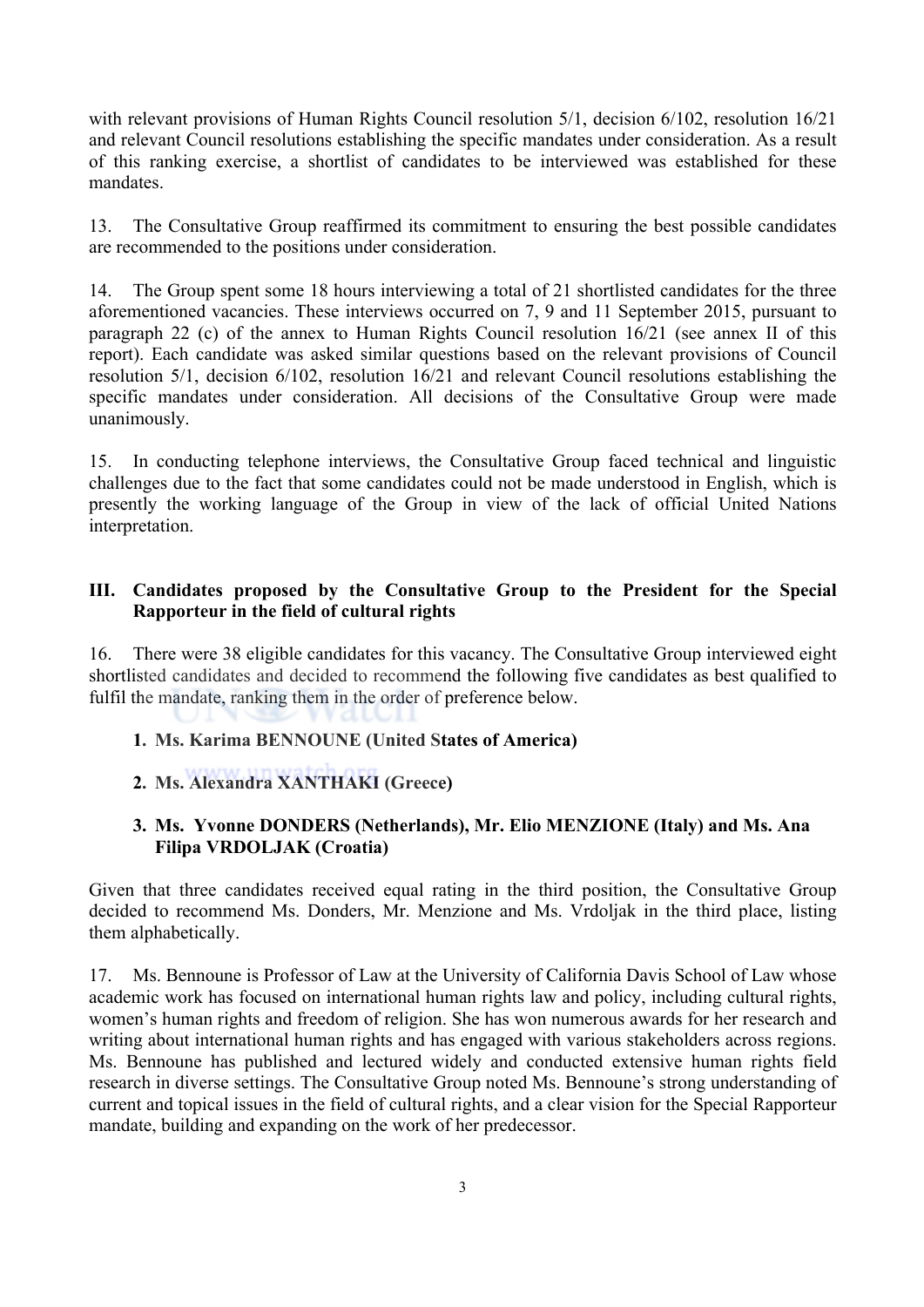18. Ms. Xanthaki is Director of the Human Rights Centre and Reader in Law at Brunel University, teaching international human rights law including issues relating to cultural diversity and multiculturalism. Her academic work and numerous publications have covered various cultural rights themes including cultural heritage, customary legal systems and indigenous cultural rights. Ms. Xanthaki has engaged with United Nations mechanisms such as the Forum on Minority Issues and the Expert Mechanism on the Rights of Indigenous Peoples. The Consultative Group noted Ms. Xanthaki's experience with international human rights mechanisms and motivation and enthusiasm for the position, including by engaging multiple stakeholders.

19. Ms. Donders is Professor of International Human Rights and Cultural Diversity and Director of the Amsterdam Center for International Law at the Law Faculty of the University of Amsterdam where she focuses on research and teaching on human rights and cultural diversity. Ms. Donders has served in several related expert groups or advisory boards on human rights and culture. The Consultative Group noted her relevant experience and stated intention to translate academic ideas into policy-oriented and practical recommendations.

20. Mr. Menzione is a retired diplomat since 1 September 2014, having served as Ambassador in several countries. His diplomatic postings enabled him to gain knowledge of institutional mandates and direct experience with the work of human rights mechanisms. In his capacity as the former Deputy Director General for Cultural Promotion at the Ministry of Foreign Affairs of Italy, he closely followed the activities of UNESCO and engaged in the negotiation of bilateral cultural and scientific agreements. The Consultative Group noted his stated interest notably in the protection of cultural heritage.

21. Ms. Vrdoljak is a practising lawyer and Professor of Law, Associate Dean (Research) and Director of the Law Research Centre at the Faculty of Law, University of Technology Sydney. She has been a consultant and legal expert for various international, regional intergovernmental organizations and national bodies, including UNESCO, and civil society organizations focused on culture. The Consultative Group noted her diverse experience as a lawyer and historian in engaging with various actors across disciplines.

## **IV. Candidates proposed by the Consultative Group to the President for the Working Group of Experts on People of African Descent, member from Latin American and Caribbean States**

22. There were 10 eligible candidates for this vacancy. The Consultative Group interviewed six shortlisted candidates and decided to recommend the following three candidates as best qualified to fulfil the mandate, ranking them in the order of preference below.

#### **1. Mr. Ahmed REID (Jamaica)**

#### **2. Mr. Carlos QUESADA (Costa Rica)**

#### **3. Ms. Rita PEMBERTON (Trinidad and Tobago)**

23. Mr. Reid is Assistant Professor of Caribbean History at the City University of New York. He has focused his research on the transatlantic slave trade, gender and reparatory justice, and has also published in peer–reviewed academic journals on these issues. Mr. Reid has knowledge of various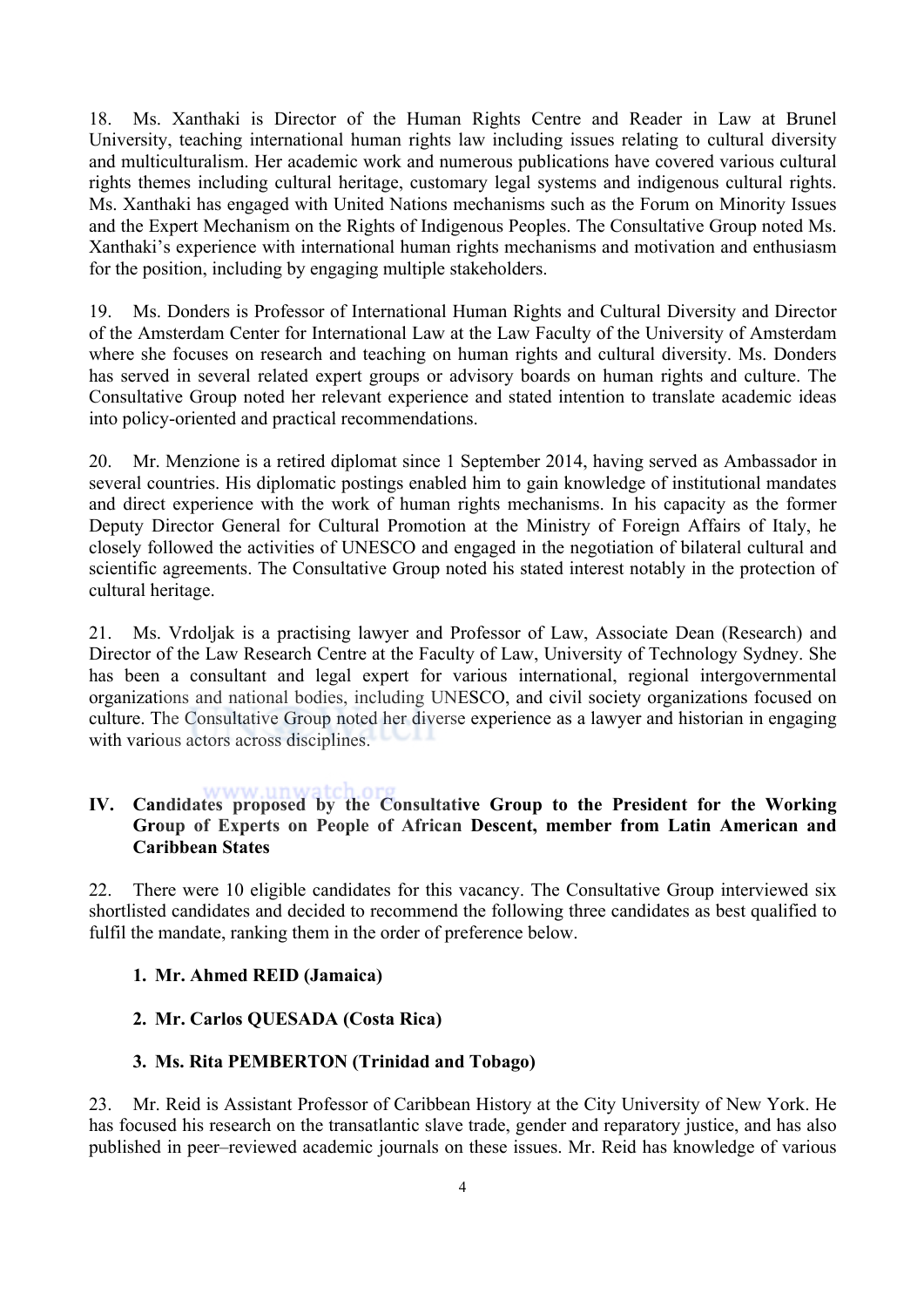United Nations mandates and has been invited as a presenter at a UNESCO sub-regional conference and as guest speaker during the 12th session of the Working Group in Geneva. The Consultative Group noted his stated interest to further work on the links between history and social justice, and how education can be used as a tool for social development by sensitizing people of African Descent of their cultural and scientific contributions. The Consultative Group appreciated his experience in the area of the mandate.

24. Mr. Quesada is a human rights lawyer and the Executive Director of the non-governmental organization International Institute on Race, Equality and Human Rights based in Washington, D.C. His work focuses on technical assistance and capacity-building to train other organizations and individuals to access the human rights mechanisms such as the United Nations treaty bodies, special procedures and the Inter-American Commission on Human Rights. The Consultative Group noted his extensive capacity-building expertise, knowledge of institutional mandates and experience in the area of the mandate.

25. Ms. Pemberton worked as Senior Lecturer in history at the University of the West Indies in Trinidad and Tobago until 2013 when she retired. She is President emeritus of the Trinidad and Tobago Organization for People of African Descent (TTOPAD), a non-governmental organization based in Trinidad and Tobago. Ms. Pemberton has knowledge and understanding of the United Nations and its agencies, and has been invited as guest speaker during the 12th session of the Working Group in Geneva. The Consultative Group noted her interest in enhancing the process of educating others about the mandate and activities of the Working Group and to fighting gender bias and other human rights abuses in the region.

#### **V. Candidates proposed by the Consultative Group to the President for the Working Group on Enforced or Involuntary Disappearances, member from Eastern European States**

26. There were eight eligible candidates for this vacancy. The Consultative Group interviewed seven shortlisted candidates and decided to recommend the following three candidates as best qualified to fulfil the mandate, ranking them in the order of preference below.

**1. Mr. Henrikas MICKEVICIUS (Lithuania)**

## **2. Ms. Nicoleta MUNTEAN (Republic of Moldova)**

#### **3. Ms. Penelopa GJURCHILOVA (the former Yugoslav Republic of Macedonia)**

27. Mr. Mickevicius is a visiting professor at the Emory University, School of Law in Atlanta in the United States of America and the founder and currently serving in an honorary senior advisory role at the Human Rights Monitoring Institute, a non-governmental organization based in Lithuania. He has extensive experience in litigation before national courts (both as a judge and a lawyer), international judicial and quasi-judicial bodies. He has trained legal professionals throughout Central and Eastern Europe on various human rights issues, including disappearances and incommunicado detention and has taught international human rights law. The Consultative Group noted his extensive professional experience at the national, regional and international level, multistakeholder engagement and strong commitment in implementing the mandate of the Working Group.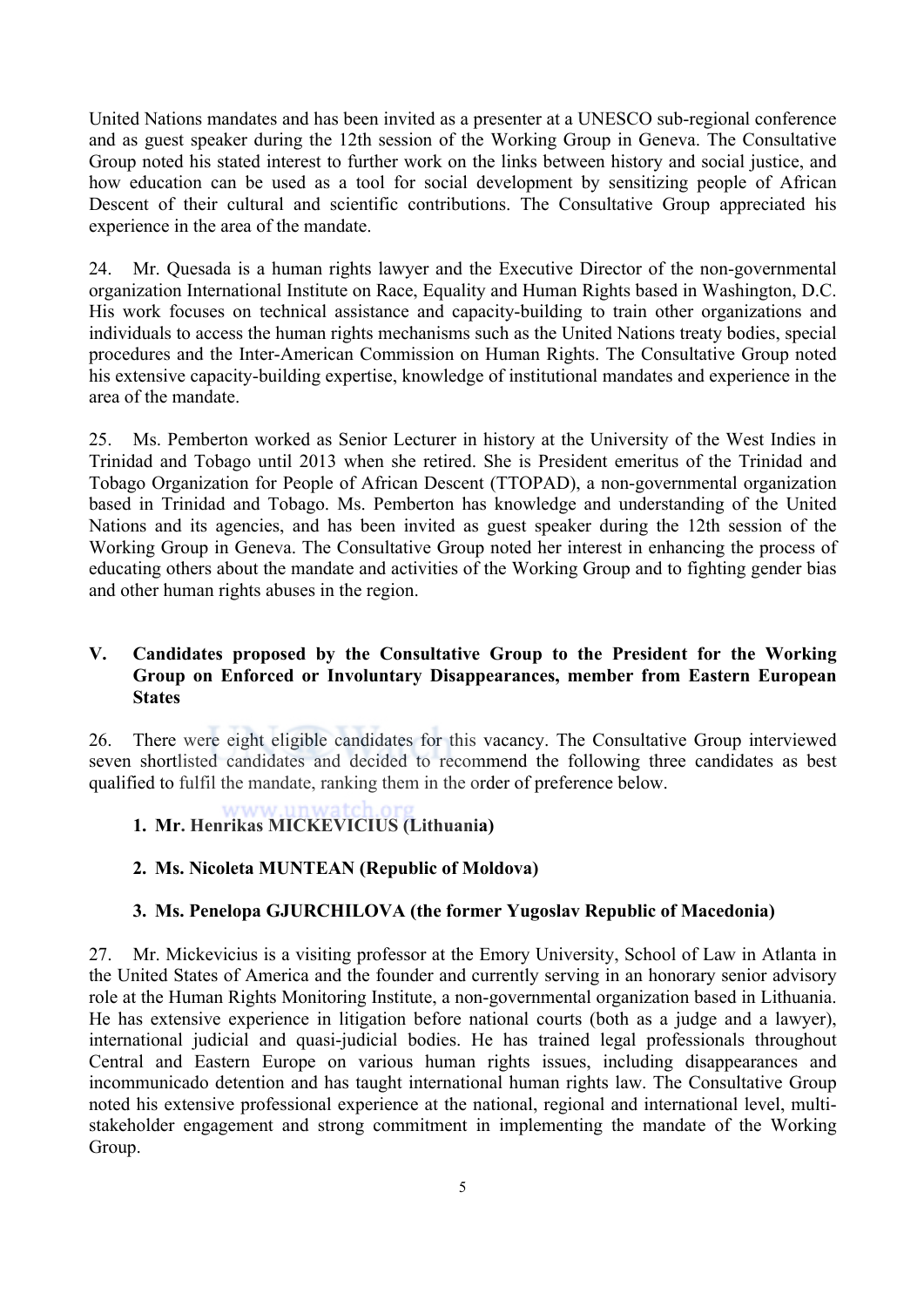28. Ms. Muntean is a human rights consultant working with OHCHR in the Republic of Moldova. Ms. Muntean has worked with the United Nations and other international or regional organizations such as the ICC. IOM and OSCE at both headquarters and in the field and has experience in the field of the mandate. The Consultative Group noted her practical and pragmatic approach in overcoming challenges related to the implementation of the mandate of the Working Group.

29. Ms. Gjurchilova has worked as an international consultant in the field of human rights, with UN Women in South Eastern Asia, ODIHR in Warsaw and OSCE in South Eastern Europe. As a former diplomat she acquired knowledge of institutional mandates related to the United Nations and in particular about the humanitarian mandate of the Working Group. The Consultative Group noted her skills at building informal networks and reaching out to a range of stakeholders.

#### **VI. Concluding remarks**

30. The Consultative Group affirmed its commitment to maintaining the confidentiality and transparency of its working methods, documentation and deliberations. It further affirmed that the Secretariat should continue to assist the Group and be present throughout the selection process. The Group expressed its appreciation for the support received from the Secretariat.

\*\*\*



www.unwatch.org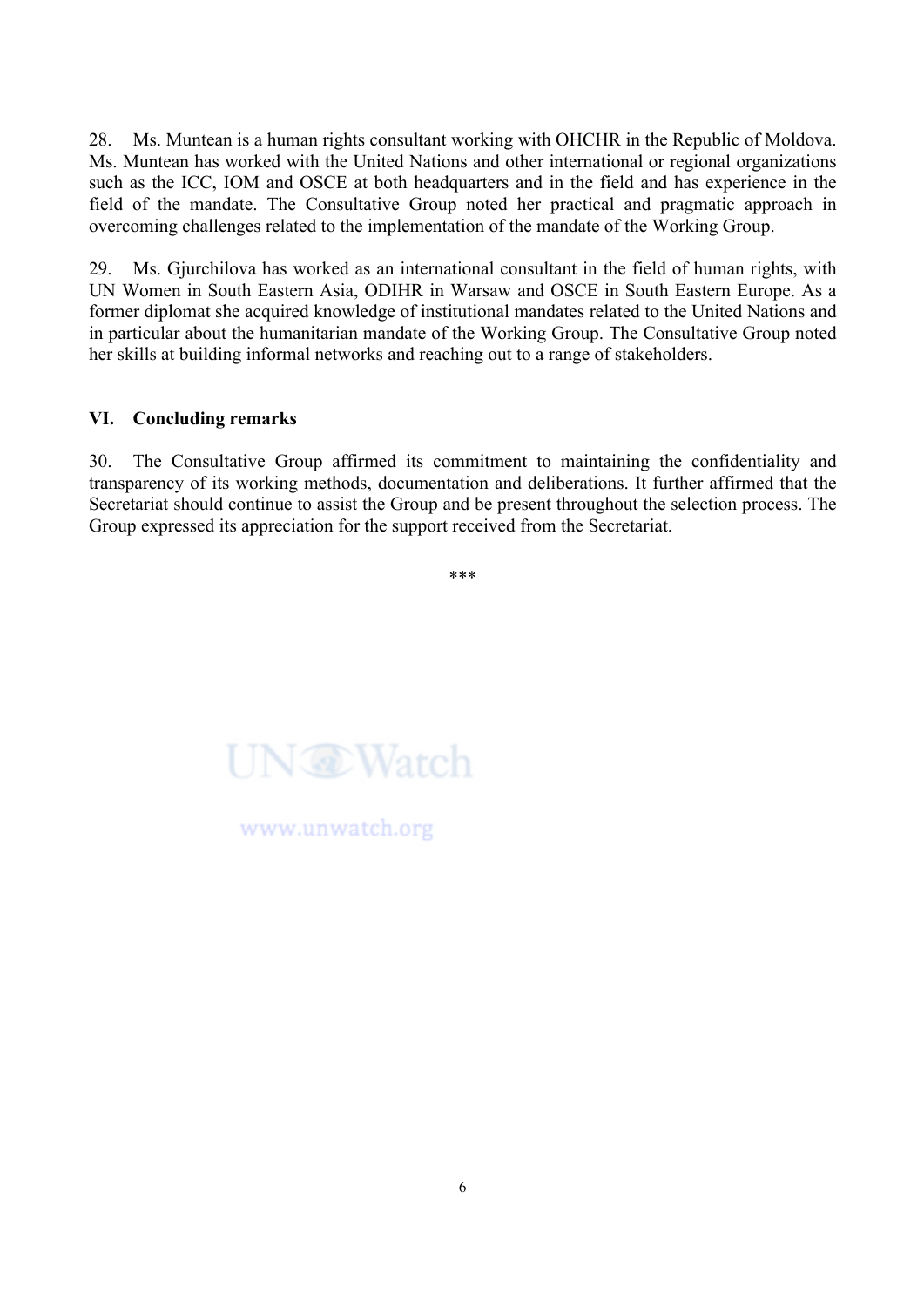*Annex I - List of eligible candidates considered by mandate<sup>5</sup>*

| Title and first name | Last name                               | <b>Nationality</b>       |
|----------------------|-----------------------------------------|--------------------------|
| Mr. Amar             | <b>AMAR SINGH</b>                       | India                    |
| Mr. Ivo Mbongaya     | <b>ARREY</b>                            | Cameroon                 |
| Mr. Jagmohan         | <b>BAJAJ</b>                            | India                    |
| Ms. Karima           | <b>BENNOUNE</b>                         | United States of America |
| Ms. Christina        | <b>CERNA</b>                            | Nicaragua                |
| Ms. Myrna            | <b>CUNNINGHAM</b>                       | Nicaragua                |
| Mr. Antoon           | <b>DE BAETS</b>                         | Belgium                  |
| Mr. Jan              | DE GROOF                                | Belgium                  |
| Ms. Yvonne           | <b>DONDERS</b>                          | Netherlands              |
| Mr. Mohab            | <b>ELSHORBAGI</b>                       | Egypt                    |
| Mr. Amareswar        | <b>GALLA</b>                            | Australia                |
| Ms. Laura            | <b>GARCÍA JUAN</b>                      | Spain                    |
| Mr. Olivier          | <b>GONNET</b>                           | France                   |
| Ms. Jayashree        | <b>GUPTA</b>                            | India                    |
| Mr. Jean Baptiste    | <b>HARELIMANA</b>                       | Rwanda                   |
| Ms. Lucina           | <b>JIMENEZ</b>                          | Mexico                   |
| Ms. Alice            | <b>KAMAU</b>                            | Kenya                    |
| Mr. Armel Bonnisseur | KOOHO A KEMOUM                          | Cameroon                 |
| Ms. Magali           | <b>LAFOURCADE</b>                       | France                   |
| Ms. Haina            | LU                                      | China                    |
| Mr. Vittorio         | <b>MAINETTI</b>                         | Italy                    |
| Mr. Elio             | <b>MENZIONE</b>                         | Italy                    |
| Mr. Patrice          | <b>MEYER-BISCH</b>                      | Switzerland              |
| Ms. Alice            | <b>MOGWE</b>                            | <b>Botswana</b>          |
| Mr. Tom              | <b>ONYANGO</b>                          | Kenya                    |
| Mr. Jordi            | <b>PASCUAL</b>                          | Spain                    |
| Mr. Sushil           | <b>RAJ</b>                              | India                    |
| Ms. Krishendaye      | <b>RAMPERSAD</b>                        | Trinidad and Tobago      |
| Ms. Alison           | <b>RENTELN</b>                          | United States of America |
| Mr. Herve            | RICHARD-COCHET aka<br>FERDINAND RICHARD | France                   |
| Mr. Abdallah         | <b>SAAF</b>                             | Morocco                  |
| Ms. Lea              | <b>SHAVER</b>                           | United States of America |
| Ms. Asabe            | SHEHU YAR ADUA                          | Nigeria                  |

# **Special Rapporteur in the field of cultural rights**

 $\frac{1}{5}$  The list of mandates and candidates is provided in alphabetical order.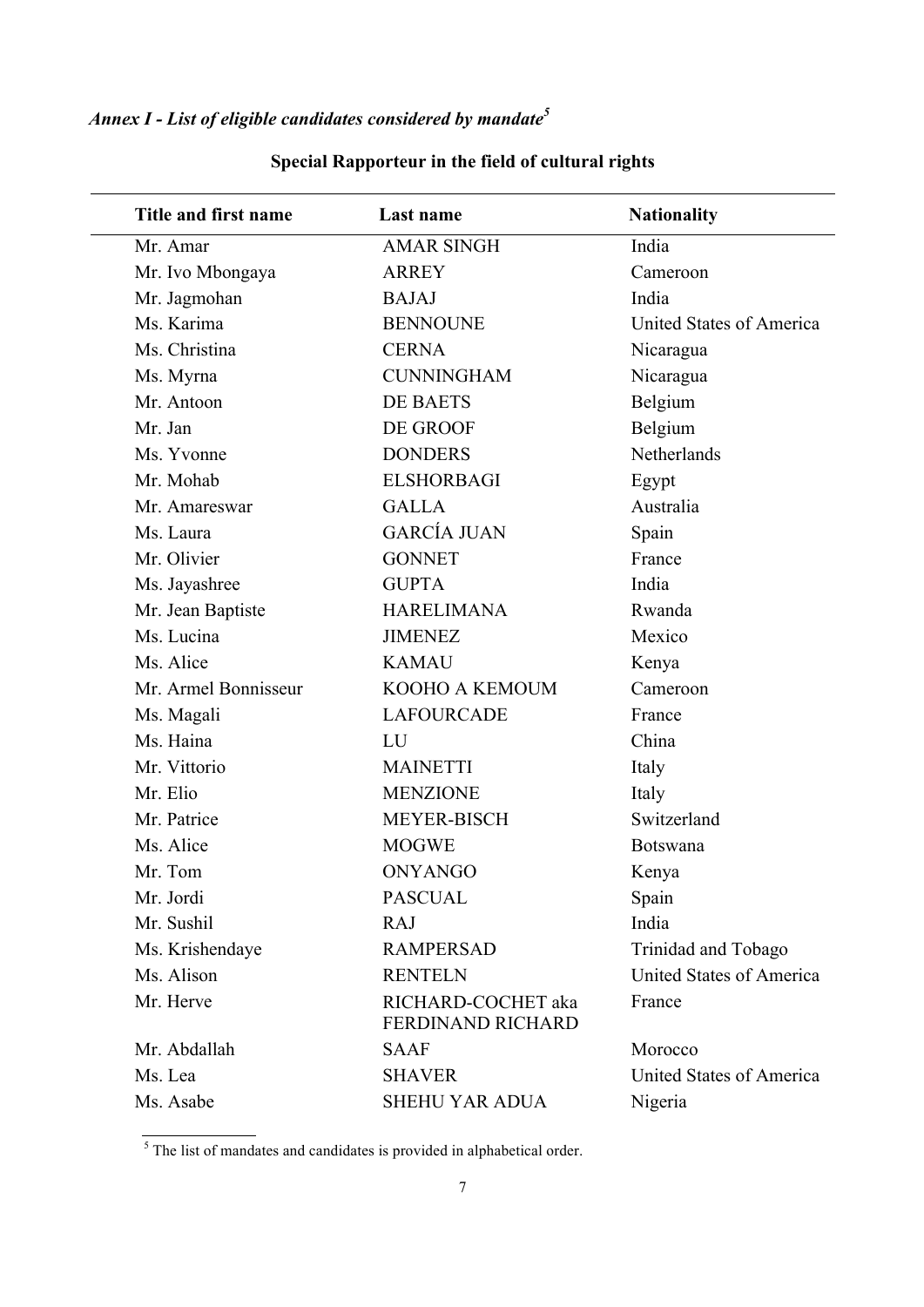| Ms. Patricia   | <b>SUKORE</b>   | Nigeria                  |
|----------------|-----------------|--------------------------|
| Ms. Madhavi    | <b>SUNDER</b>   | United States of America |
| Mr. Dhirendra  | <b>VERMA</b>    | India                    |
| Ms. Ana Filipa | <b>VRDOLJAK</b> | Croatia                  |
| Ms. Alexandra  | <b>XANTHAKI</b> | Greece                   |

#### **Working Group of Experts on People of African Descent, Member from Latin American and Caribbean States**

| Title and first name | Last name                              | <b>Nationality</b>                    |
|----------------------|----------------------------------------|---------------------------------------|
| Mr. Carlos Federico  | <b>FEO ACEVEDO</b>                     | Venezuela (Bolivarian<br>Republic of) |
| Ms. Patricia Micheli | <b>FOLADOR</b>                         | <b>Brazil</b>                         |
| Ms. Blenda Lara      | <b>FONSECA DO</b><br><b>NASCIMENTO</b> | <b>Brazil</b>                         |
| Ms. Claudia          | <b>MOSQUERA ROSERO</b>                 | Colombia                              |
| Mr. Rocío            | <b>MUÑOZ FLORES</b>                    | Peru                                  |
| Ms. Rita             | <b>PEMBERTON</b>                       | Trinidad and Tobago                   |
| Mr. Carlos           | <b>QUESADA</b>                         | Costa Rica                            |
| Mr. Ahmed            | <b>REID</b>                            | Jamaica                               |
| Mr. Clare            | <b>ROBERTS</b>                         | Antigua and Barbuda                   |
| Ms. Barbara Oliveira | <b>SOUZA</b>                           | <b>Brazil</b>                         |

## **Working Group on Enforced or Involuntary Disappearances, Member from Eastern European States**

| Title and first name | Last name          | <b>Nationality</b>                           |
|----------------------|--------------------|----------------------------------------------|
| Ms. Penelopa         | <b>GJURCHILOVA</b> | The former Yugoslav<br>Republic of Macedonia |
| Ms. Suzana           | <b>MATEJIĆ</b>     | Serbia                                       |
| Mr. Henrikas         | <b>MICKEVICIUS</b> | Lithuania                                    |
| Ms. Nicoleta         | <b>MUNTEAN</b>     | Republic of Moldova                          |
| Mr. Vehid            | <b>SEHIC</b>       | Bosnia and Herzegovina                       |
| Mr. Goran            | <b>ŠIMIĆ</b>       | Bosnia and Herzegovina                       |
| Mr. Alexandr         | <b>SOLNTSEV</b>    | <b>Russian Federation</b>                    |
| Mr. Maxim            | <b>TIMOFEEV</b>    | <b>Russian Federation</b>                    |
|                      |                    |                                              |